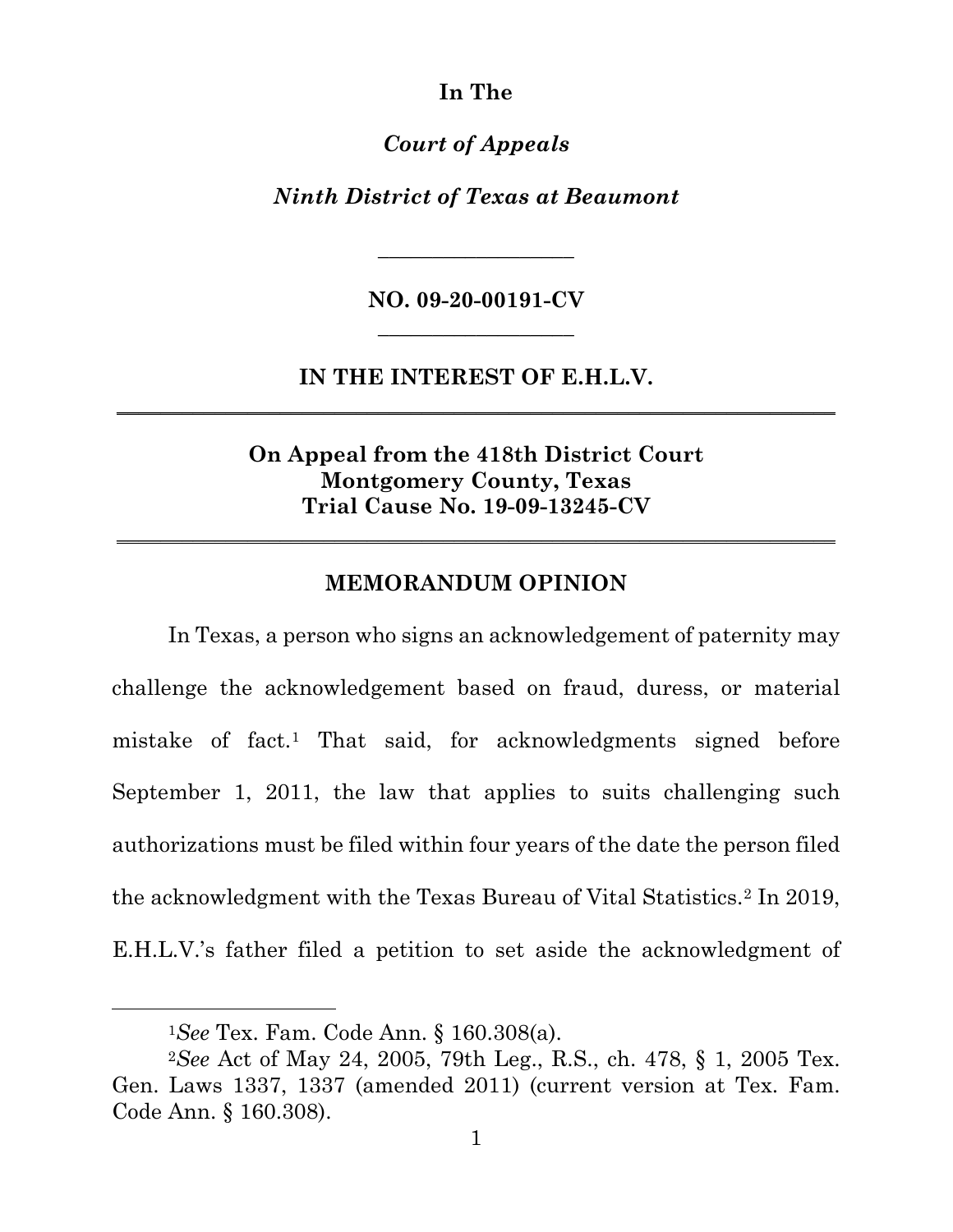paternity he signed in 2005. The trial court, however, found the petition untimely after finding that E.H.L.V.'s father failed to file it within four years of the date the acknowledgment was filed with the Bureau of Vital Statistics. E.H.L.V.'s father appealed but has not shown that the trial court applied limitations improperly to his claim to rescind the authorization, so we affirm the trial court's order denying his petition challenging the acknowledgment he executed fourteen years before he filed suit.

## Background

In 2005, E.H.L.V.'s Mother, *Elizabeth*, gave birth to E.H.L.V., whom we will call *Aiden*.[3](#page-1-0) After Aiden's birth, Aiden's Father, *William,*  signed an Acknowledgment of Paternity recognizing that he is Aiden's father.[4](#page-1-1) In January 2005, Elizabeth and William filed the form with the Texas Bureau of Vital Statistics.

In September 2019, over fourteen years after signing the acknowledgment, William asked the trial court to set aside the acknowledgment. In the petition, William the authorization "should be

<span id="page-1-1"></span><span id="page-1-0"></span><sup>3</sup>Elizabeth and Aiden are pseudonyms not the mother's and child's real names.

<sup>4</sup>William is also a pseudonym.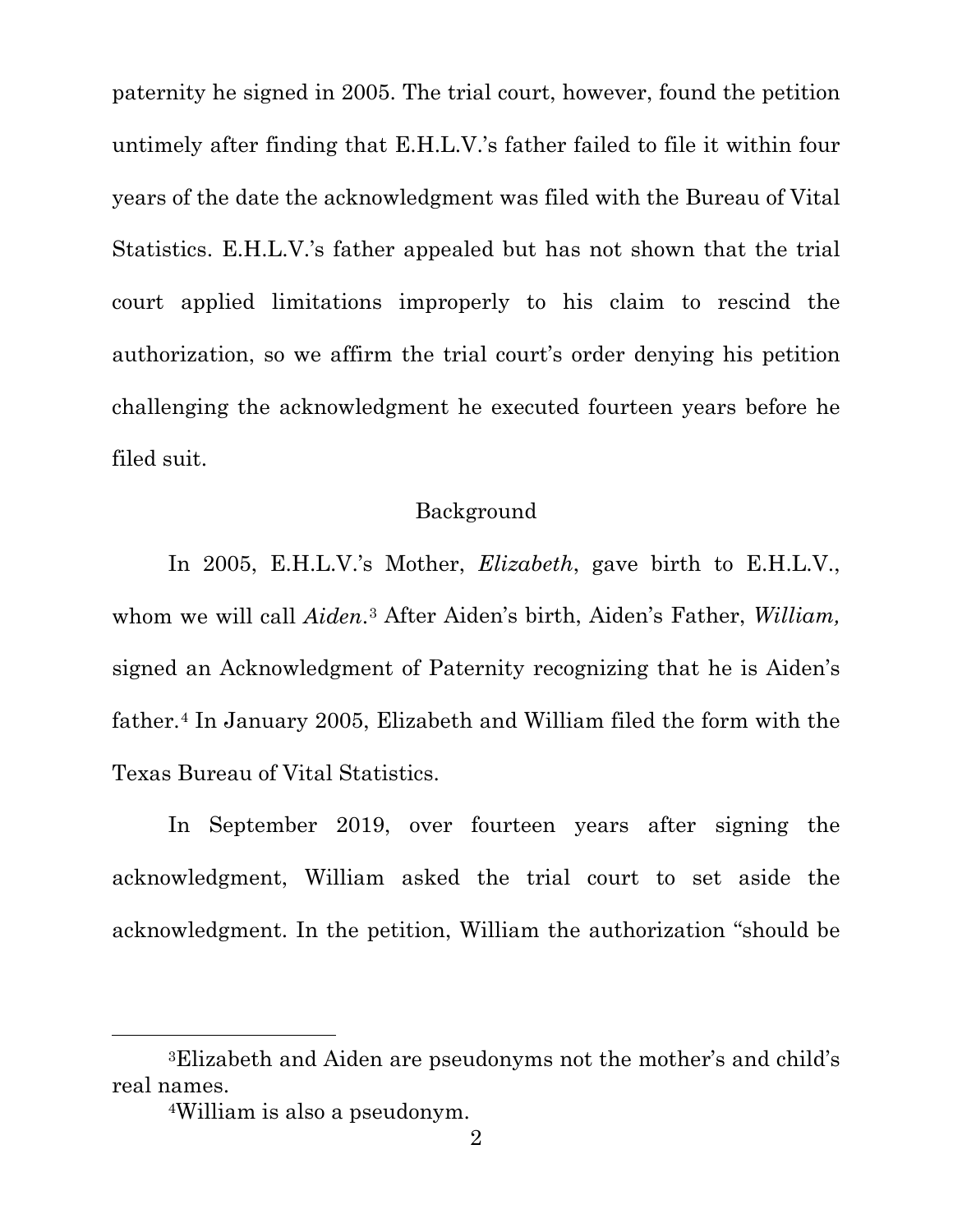set aside on the basis of fraud, duress, or material mistake of fact." Even so, William never alleged specifics to explain how the fraud, duress or mistake occurred. When Elizabeth answered, she claimed the statute of limitations barred William's petition seeking to rescind the authorization that he signed in 2005.

In August 2020, the trial court called the case for trial. Elizabeth neither appeared nor participated in the trial. Only one witness, William, was called as a witness in the trial. When the trial ended, the trial court denied William's petition, finding William's claim seeking to rescind the acknowledgment untimely because he filed the petition "more than four years after the Acknowledgment of Paternity in this matter was filed[.]" By written order, the trial court denied Father's challenge and denied all other relief that William requested.

After signing the order, William filed a motion for a new trial. In the motion, William alleged that before the trial, Elizabeth had signed an agreed order to set aside the Acknowledgment of Paternity and that by doing so, she waived her statute of limitations defense. William also argued the trial court erred in concluding his claim was barred by the four-year statute of limitations. The trial court denied William's motion for new trial. William filed a timely notice of appeal.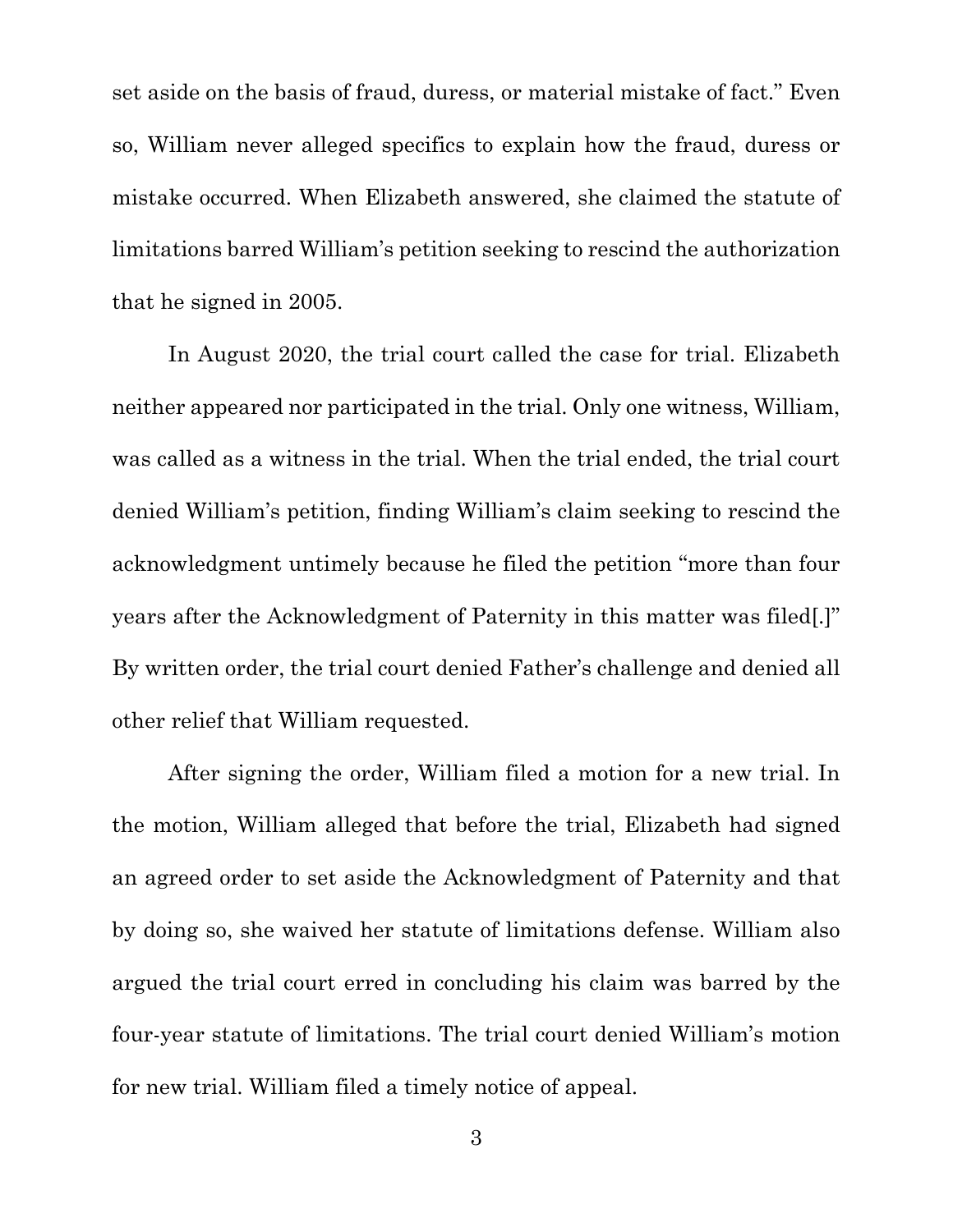#### Standard of Review

By statute, trial courts must conduct proceedings challenging acknowledgments of paternity, which includes proceedings to adjudicate disputes between parties over parentage.<sup>[5](#page-3-0)</sup> An appellate court reviews findings of fact in proceedings adjudicating parentage for abuse of discretion.[6](#page-3-1) The test for abuse of discretion is whether the record shows the trial court acted without reference to any guiding rules and principles.[7](#page-3-2) On appeal, William argues the trial court erred in concluding that the changes the Legislature made to the Family Code in 2011 do not apply to the Acknowledgment of Paternity that he signed in 2005.

Under Texas law, an abuse of discretion occurs when a trial court "fails to analyze or apply the law correctly."[8](#page-3-3) As to the trial court's resolution of disputed issues of fact, we review the evidence the trial court considered in the light that favors the trial court's decision, and we

<sup>5</sup>*See* Tex. Fam. Code Ann. § 160.309(d).

<span id="page-3-1"></span><span id="page-3-0"></span><sup>6</sup>*See Worford v. Stamper*, 801 S.W.2d 108, 109 (Tex. 1990); *Stamper v. Knox*, 254 S.W.3d 537, 542 (Tex. App.—Houston [1st Dist.] 2008, no pet.).

<sup>7</sup>*Worford*, 801 S.W.2d at 109.

<span id="page-3-3"></span><span id="page-3-2"></span><sup>8</sup>*Downer v. Aquamarine Operators, Inc*., 701 S.W.2d 238, 241 (Tex. 1985) (citing *Walker v. Packer*, 827 S.W.2d 833, 839-40 (Tex. 1992) (orig. proceeding)).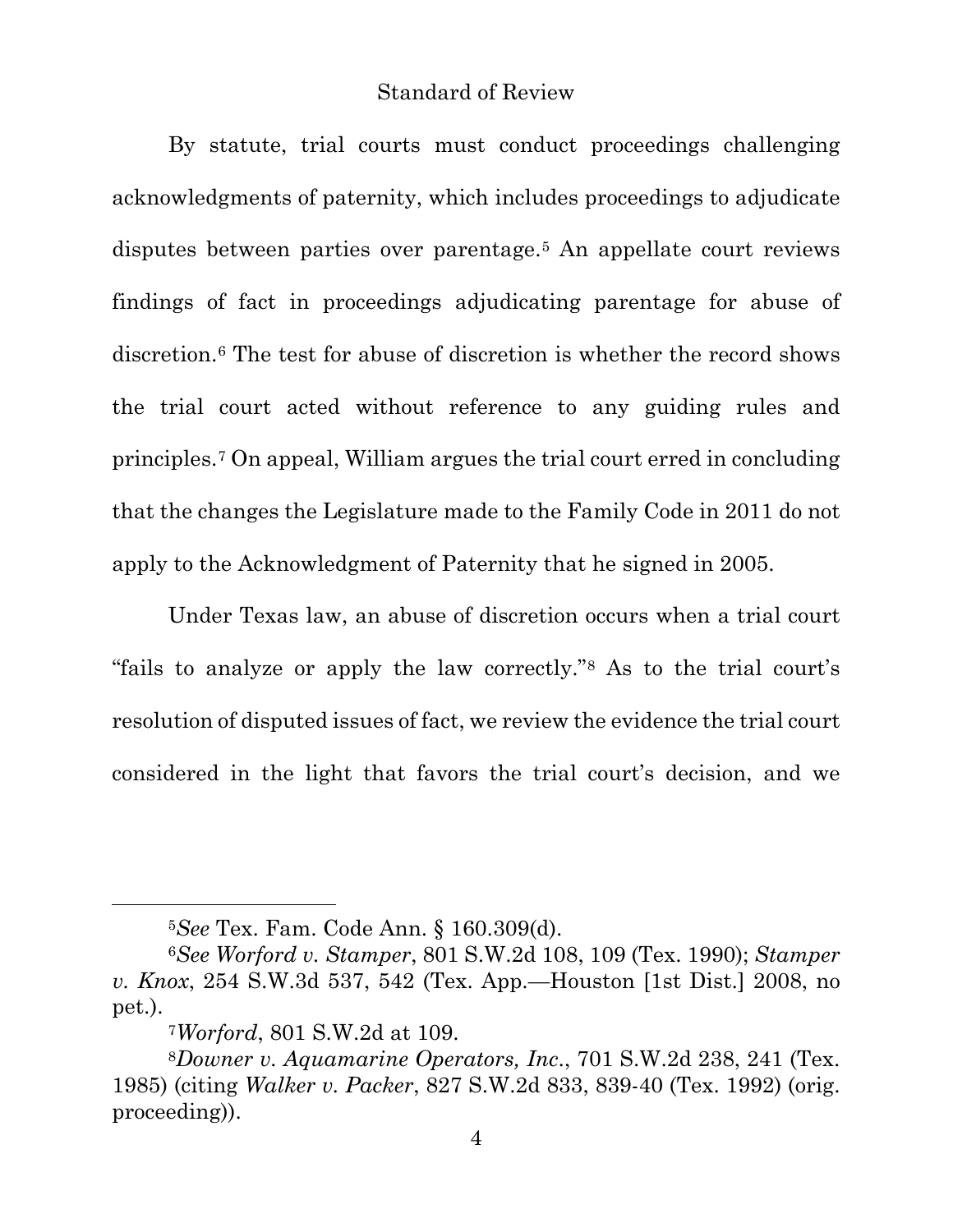indulge every legal presumption that favors the trial court's judgment.[9](#page-4-0) We will uphold the trial court's ruling as long as there is some evidence of a substantive and probative character supporting the ruling.[10](#page-4-1)

### Analysis

William raises two issues in his appeal. First, he argues that by signing an agreed order to set aside the Acknowledgement of Paternity, Elizabeth waived her statute of limitations defense. We note that William raised that argument for the first time in his motion for new trial. Second, William argues the trial court erred in failing to apply the changes the Legislature made in 2011 to the Family Code retroactively to the Acknowledgment of Paternity that he signed in 2005. According to William, the changes the Legislature made gave him the right to file his petition to rescind the authorization even though he signed it in 2005 and it was filed with the Bureau of Vital Statistics for more than four years before he filed suit.

Turning to William's claim that Elizabeth waived her statute of limitations defense, we note that William never filed pleadings alleging

<span id="page-4-1"></span><span id="page-4-0"></span><sup>9</sup>*In the Interest of W.J.B.,* 294 S.W.3d 873, 878 (Tex. App.— Beaumont 2009, no pet.). 10*Id.*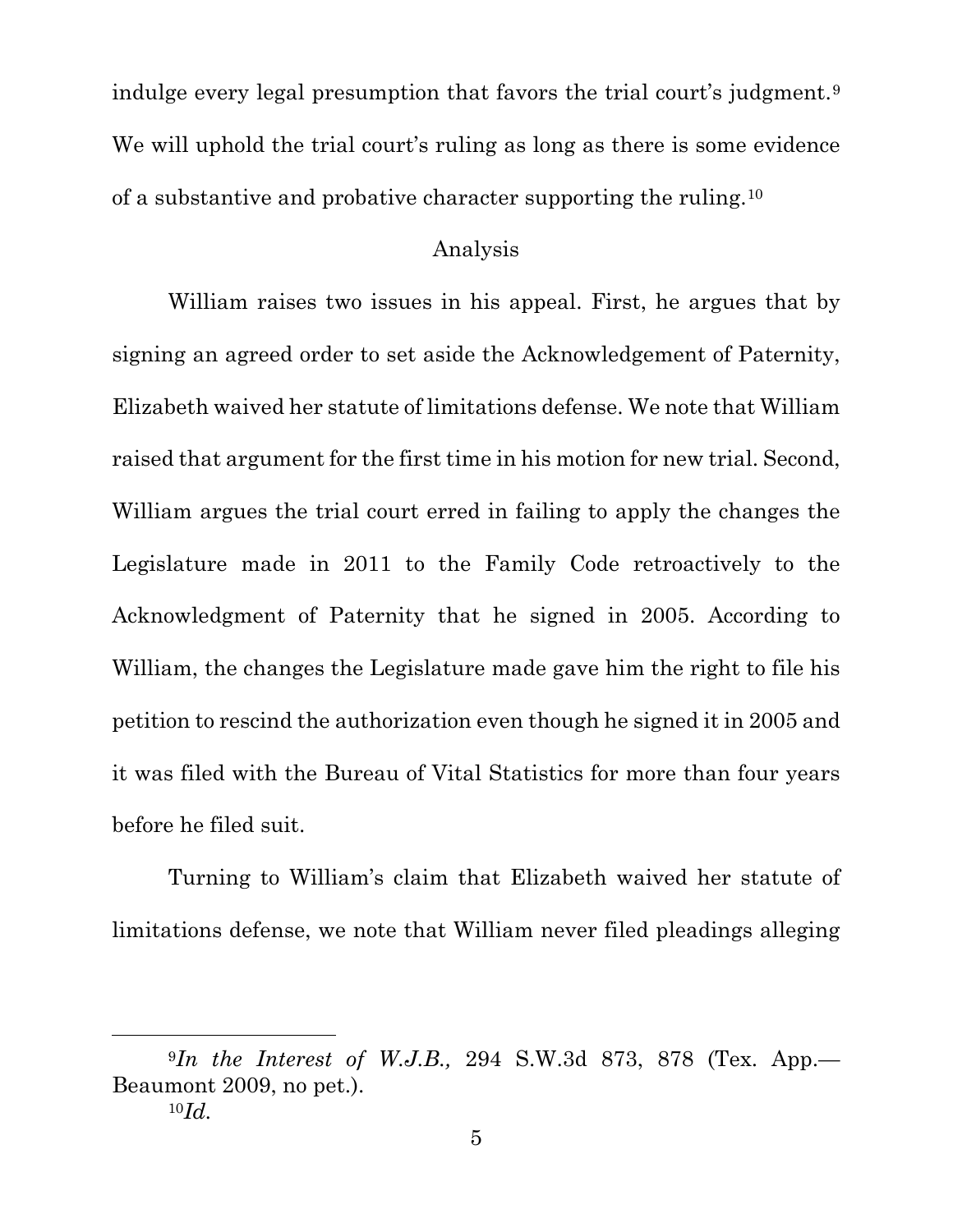waiver before the trial court conducted the hearing and signed an order denying William's petition to rescind the acknowledgment of paternity.[11](#page-5-0) During the hearing on the petition, the record reveals that William never mentioned that Elizabeth had signed an agreed order setting aside the acknowledgement of paternity. Moreover, the record does not show that William, before the hearing or during the hearing, ever filed pleadings, argued, or obtained a ruling on his claim that by signing an agreed order, Elizabeth had waived her statute of limitations defense.

Under Texas law, waiver is an affirmative defense.[12](#page-5-1) When seeking to raise waiver, a party must plead, prove, and secure findings on the defense.[13](#page-5-2) William, however, first raised his claim of waiver in his motion for new trial. By waiting to raise his affirmative defense until he moved for a new trial, William waived his claim that Elizabeth waiver her statute of limitations defense and failed to preserve it by trying to raise it for the first time in a motion for new trial.[14](#page-5-3) We overrule William's first issue.

<span id="page-5-1"></span><span id="page-5-0"></span><sup>11</sup>Tex. R. Civ. P. 94 (requiring that parties plead waiver as an avoidance to an affirmative defense).

<sup>12</sup>*See id*. 13*See In re S.A.P.*, 156 S.W.3d 574, 576-77 (Tex. 2005).

<span id="page-5-3"></span><span id="page-5-2"></span><sup>14</sup>*Hamm v. Millennium Income Fund, L.L.C*., 178 S.W.3d 256, 268 (Tex. App.—Houston [1st Dist.] 2005, pet. denied).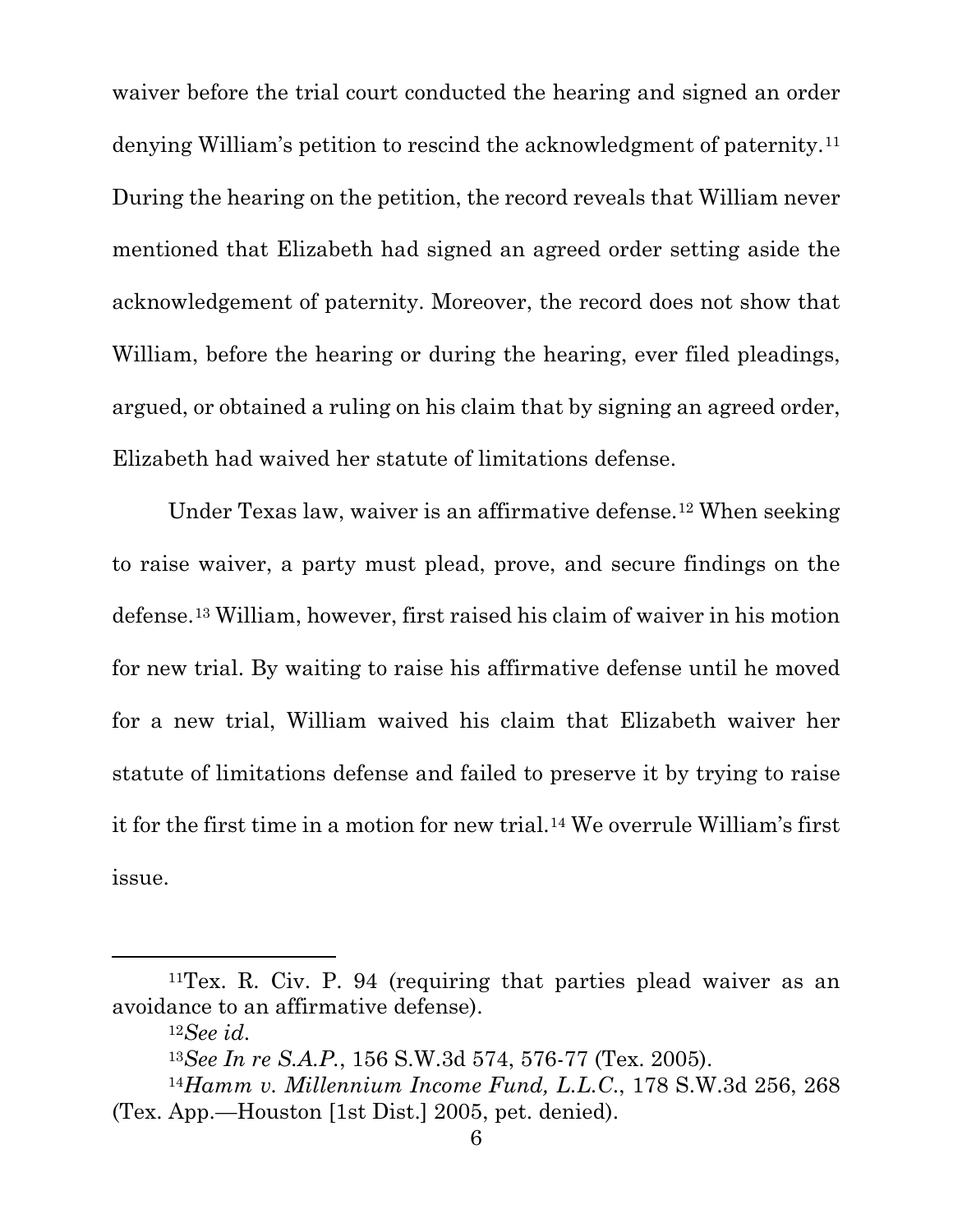Turning to William's second issue, he argues the trial court erred by failing to apply the changes the Legislature made in 2011 to section 160.308 of the Family Code to the authorization he signed in 2005. Section 160.308(a), which has been in effect since 2011, provides that even after the period for rescission ends, a party who signs an acknowledgement of paternity may challenge the acknowledgement based on fraud, duress, or material mistake of fact.[15](#page-6-0) In 2005, when Father signed the acknowledgment, the law provided proceedings challenging an acknowledgment "must be commenced before the fourth anniversary of the date the acknowledgment . . . is filed with the bureau of vital statistics unless the signatory was a minor on the date the signatory executed the acknowledgment[.]"[16](#page-6-1) When the Legislature amended section 160.308 in 2011, it made it clear that as related to section 160.308(a), the changes it was making to the law applied "only to an acknowledgment or denial of paternity that [became] effective on or after the effective date [Sept. 1, 2011] of this Act."[17](#page-6-2) For

<sup>15</sup>*See* Tex. Fam. Code Ann. § 160.308(a).

<sup>16</sup>*See* 2005 Tex. Gen. Laws 1337, 1337.

<span id="page-6-2"></span><span id="page-6-1"></span><span id="page-6-0"></span><sup>17</sup>*See* Act of May 27, 2011, 82nd Leg., R.S., ch. 1221, § 11(a), 2011 Tex. Gen. Laws 3255, 3258 (codified at Tex. Fam. Code Ann. §§ 160.301 - .315) (Voluntary Acknowledgment of Paternity, addressed in Subchapter D)).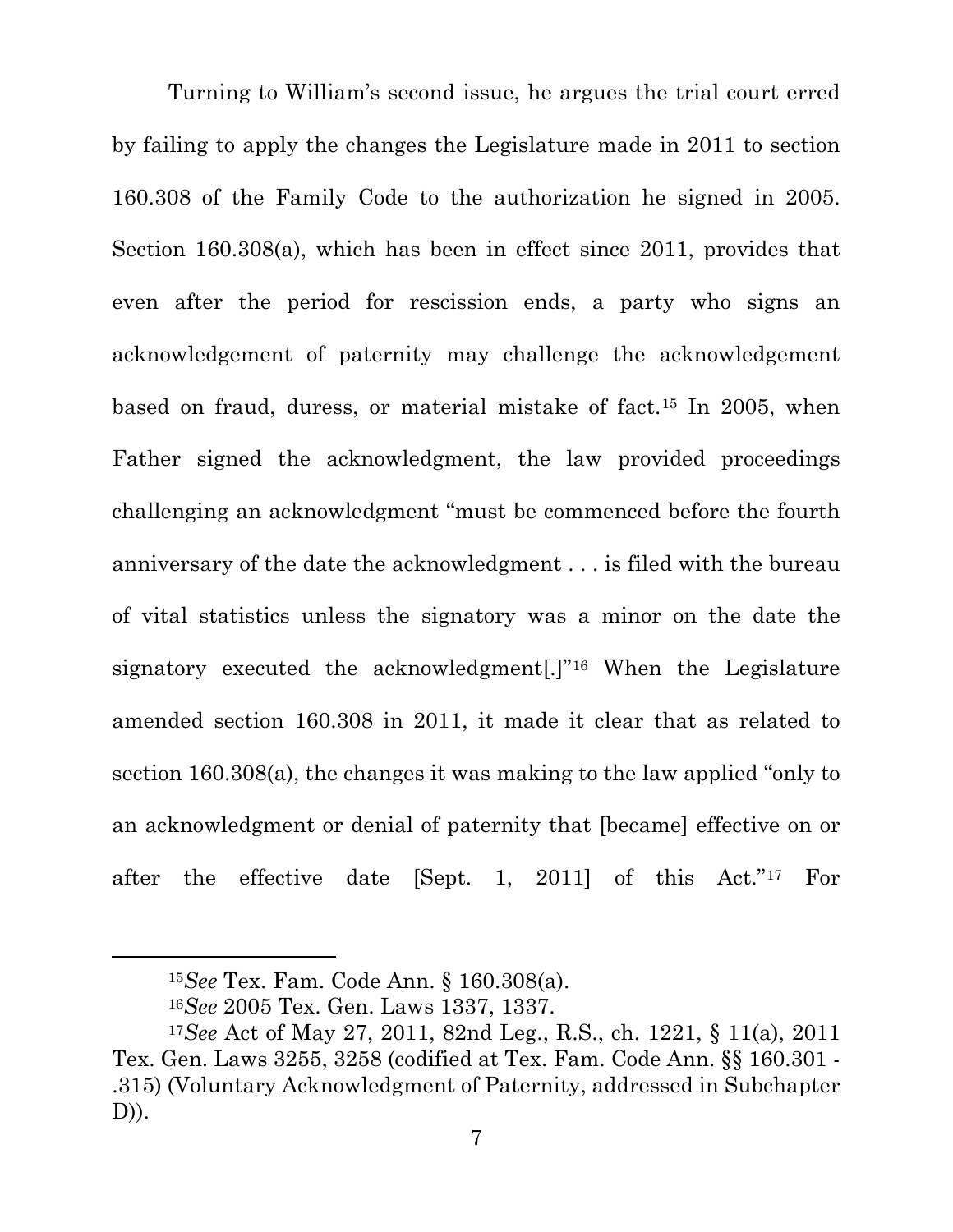acknowledgments signed before the Legislature changed section 160.308 in 2011, the Legislature made it clear the former law "is continued in effect for that purpose."[18](#page-7-0)

On appeal, Father argues the 2011 version of section 160.308 applies to his petition to rescind the authorization rather than the version that existed in 2005. According to William, the Legislature made it clear that the changes it made to section 160.308 applied retroactively to proceedings challenging affidavits of paternity on grounds of fraud, duress, or mistake. To support his argument, William relies on language in the statute applicable to proceedings to adjudicate parentage proceedings that are Subchapter G claims filed to adjudicate parentage, not Subchapter D claims challenging authorizations of paternity—to support his appeal.[19](#page-7-1) The enabling language that William relies on and that applies to proceedings challenging paternity states:

The changes in law made by this Act with respect to a proceeding to adjudicate parentage apply only to a proceeding that is commenced on or after the effective date of this Act.[20](#page-7-2)

<span id="page-7-1"></span><span id="page-7-0"></span><sup>18</sup>*Id*. 19*Compare* 2011 Tex. Gen. Laws 3255, 3258 (Voluntary Acknowledgment of Paternity, addressed in Subchapter D)), *with* Act of May 27, 2011, 82nd Leg., R.S., ch. 1221, § 11(b), 2011 Tex. Gen. Laws 3255, 3258 (codified at Tex. Fam. Code Ann. §§ 160.601-.637) (Proceeding to Adjudicate Parentage, addressed in Subchapter G)).

<span id="page-7-2"></span><sup>20</sup>*See* 2011 Tex. Gen. Laws 3255, 3258.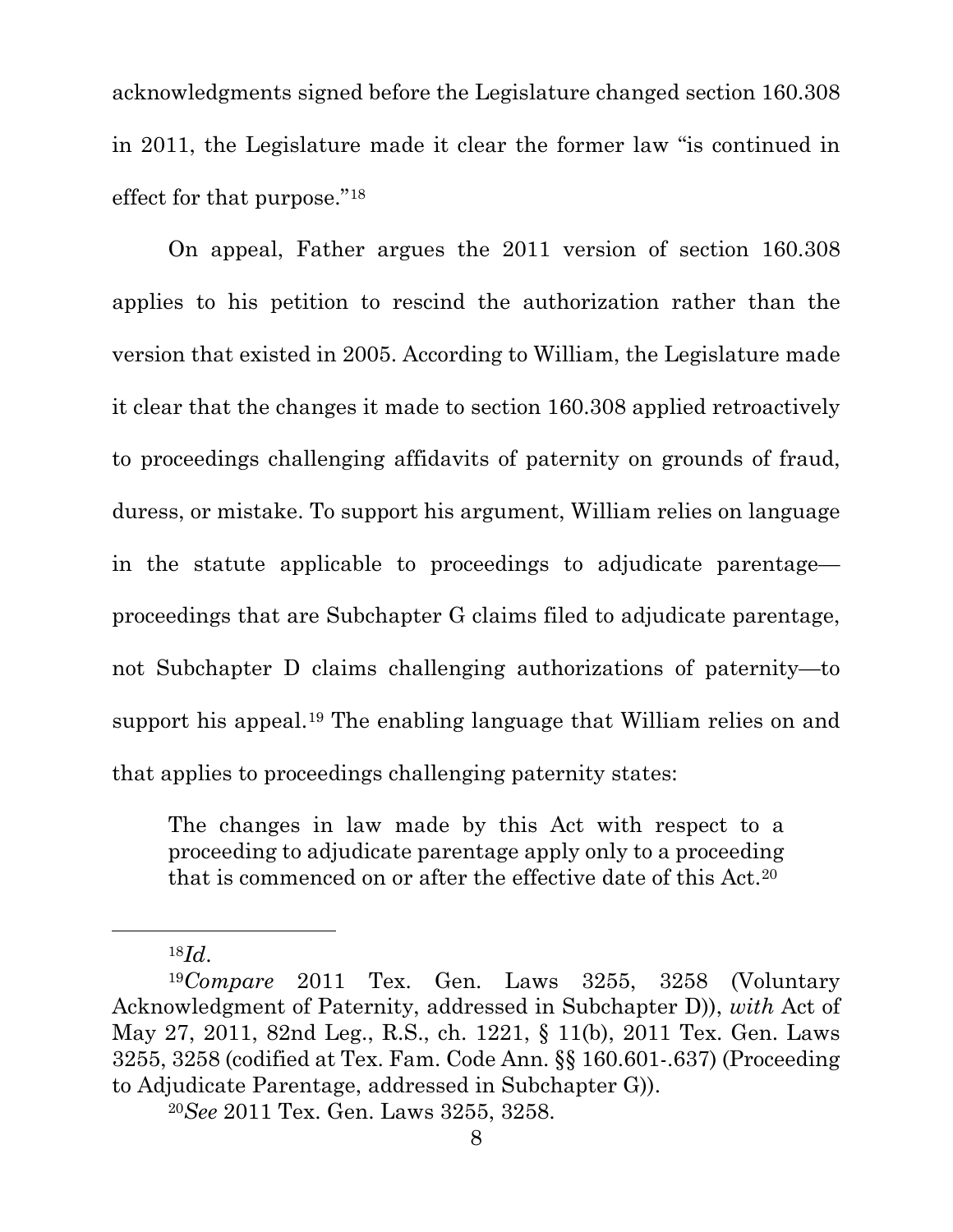William argues the 2011 law applies to this proceeding because he filed the proceeding in 2019.

The trial court, however, interpreted William's petition claim as a petition to rescind the authorization of paternity, not as a petition to adjudicate parentage. At William's request, the trial court provided William with findings of fact and law. In them, the trial court made it clear that the trial court interpreted William's petition as a claim to rescind the acknowledgment of paternity that he signed; for example, the trial court's findings and conclusion are silent about adjudicating any parentage claim. In our opinion, the trial court construed William's petition narrowly, probably too narrowly since William's petition when liberally construed includes a challenge to his paternity. For instance, he alleges that no protective orders are in effect as to the parties or the child. A statement such as that is required when a party files a petition to adjudicate parentage.[21](#page-8-0) On top of that, William's prayer asks that the trial court "adjudicate the parentage of the child." Last, we observe that the trial court, in its final order, denied all other relief. Thus, we infer

<span id="page-8-0"></span><sup>21</sup>Tex. Fam. Code. Ann. § 160.6035.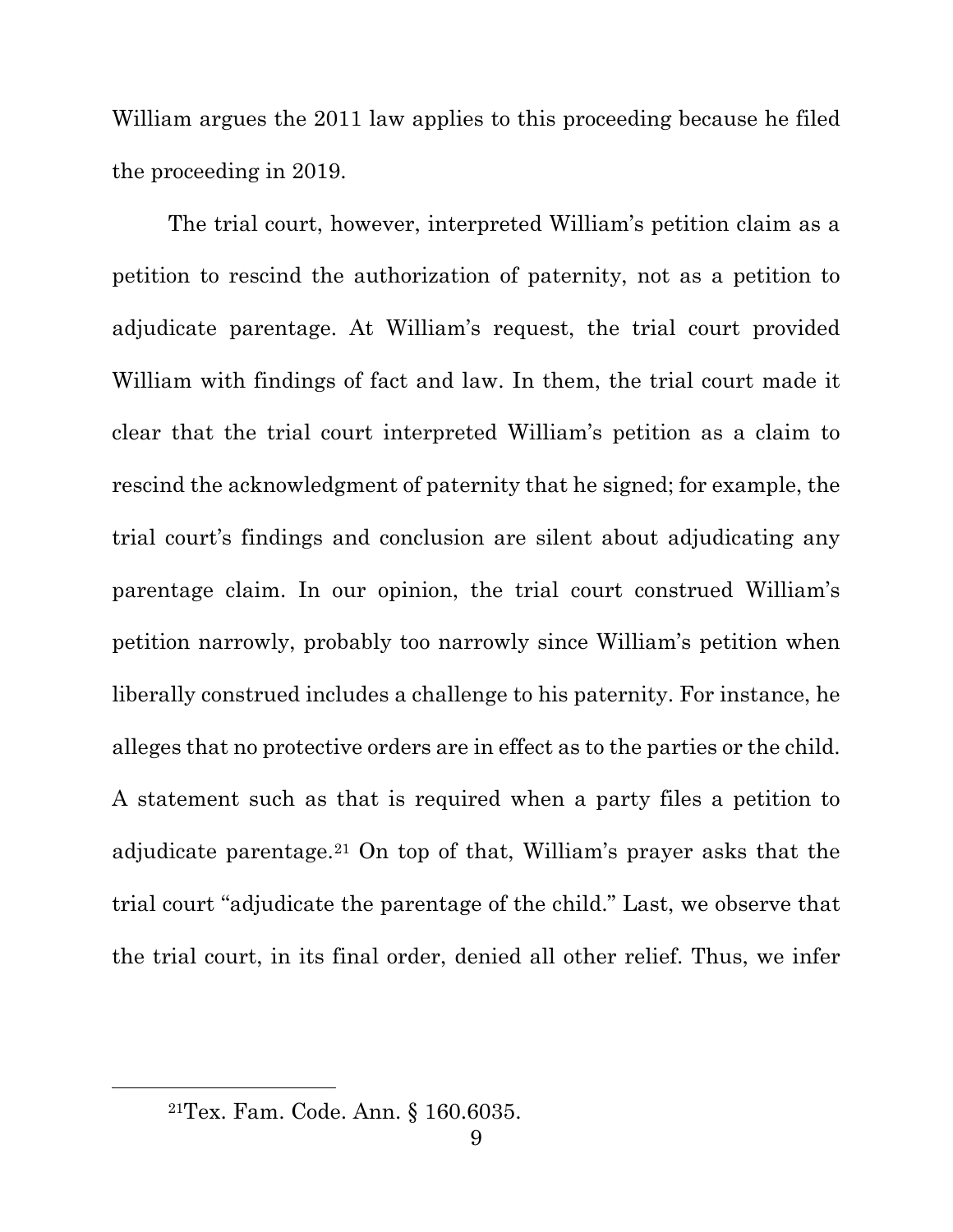from the trial court's broad language that the denial implicitly included and denied William's claim to adjudicate parentage of the child.

Yet when William appealed, he failed to assign any error and did not argue that the trial court misconstrued his petition. In his brief, William does not cite the Court to any sections in Subchapter G to argue that the trial court improperly construed his claims. The only time William used the term *parentage* in his brief is when he quotes the enabling language the Legislature used in 2011 when amending section 160.308. Plainly stated, William does nothing in his brief explain to the Court why the trial court failed to appreciate that his petition included a claim asking the trial court to adjudicate parentage and a claim to rescind the authorization too.

It is not the Court's role to make the arguments that William might have raised (and briefed) to support his appeal. The Texas Supreme Court has repeatedly cautioned the courts of appeal against addressing unassigned error.[22](#page-9-0) "Except for fundamental error, appellate courts are not authorized to consider issues not properly raised by the

<span id="page-9-0"></span><sup>22</sup>*See, e.g., Pat Baker Co., Inc. v. Wilson*, 971 S.W.2d 447, 450 (Tex. 1998); *Allright, Inc. v. Pearson*, 735 S.W.2d 240 (Tex. 1987).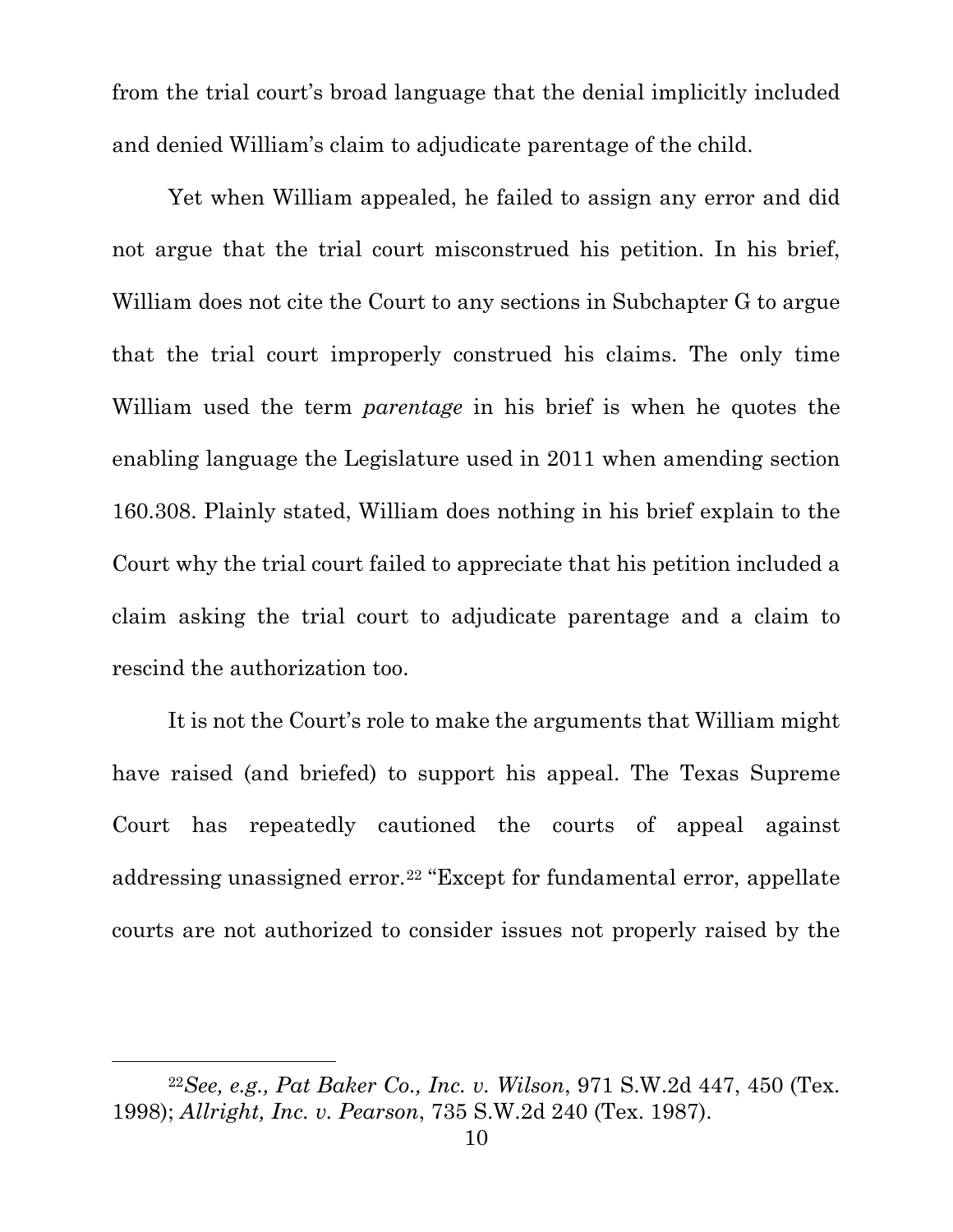parties."[23](#page-10-0) We conclude whether the trial court misconstrued William's petition is not a question before us given the issues that William filed and briefed in his appeal.[24](#page-10-1)

Turning to the argument William makes, he argues that in September 2011, the Legislature changed the statute to allow parties to ask a trial court to rescind an acknowledgement of paternity for fraud, duress, or mistake of fact even if the party who filed the challenge filed his petition more than four years the authorization of paternity was filed with the Bureau of Vital Statistics. We disagree. As to suits challenging acknowledgment of paternity (as distinguished from proceedings under Subchapter G to adjudicate parentage) the enabling language of the statute provides:

The changes in the law made by this Act with respect to an acknowledgment or denial of paternity apply only to an acknowledgment or denial of paternity that become effective on or after the effective date of this Act.[25](#page-10-2)

So since William signed the acknowledgment at issue in 2005, the change the Legislature made in 2011 allowing a party more time to challenge

<span id="page-10-2"></span><span id="page-10-1"></span><span id="page-10-0"></span><sup>23</sup>*Mack Trucks, Inc. v. Tamez*, 206 S.W.3d 572, 577 (Tex. 2006) (citing *In re B.L.D.*, 113 S.W.3d 340, 350-52 (Tex. 2003)).

<sup>24</sup>*See* Tex. R. App. P. 38.1(f), (h); 44.1.

<sup>25</sup>*See* 2011 Tex. Gen. Laws 3255, 3258.